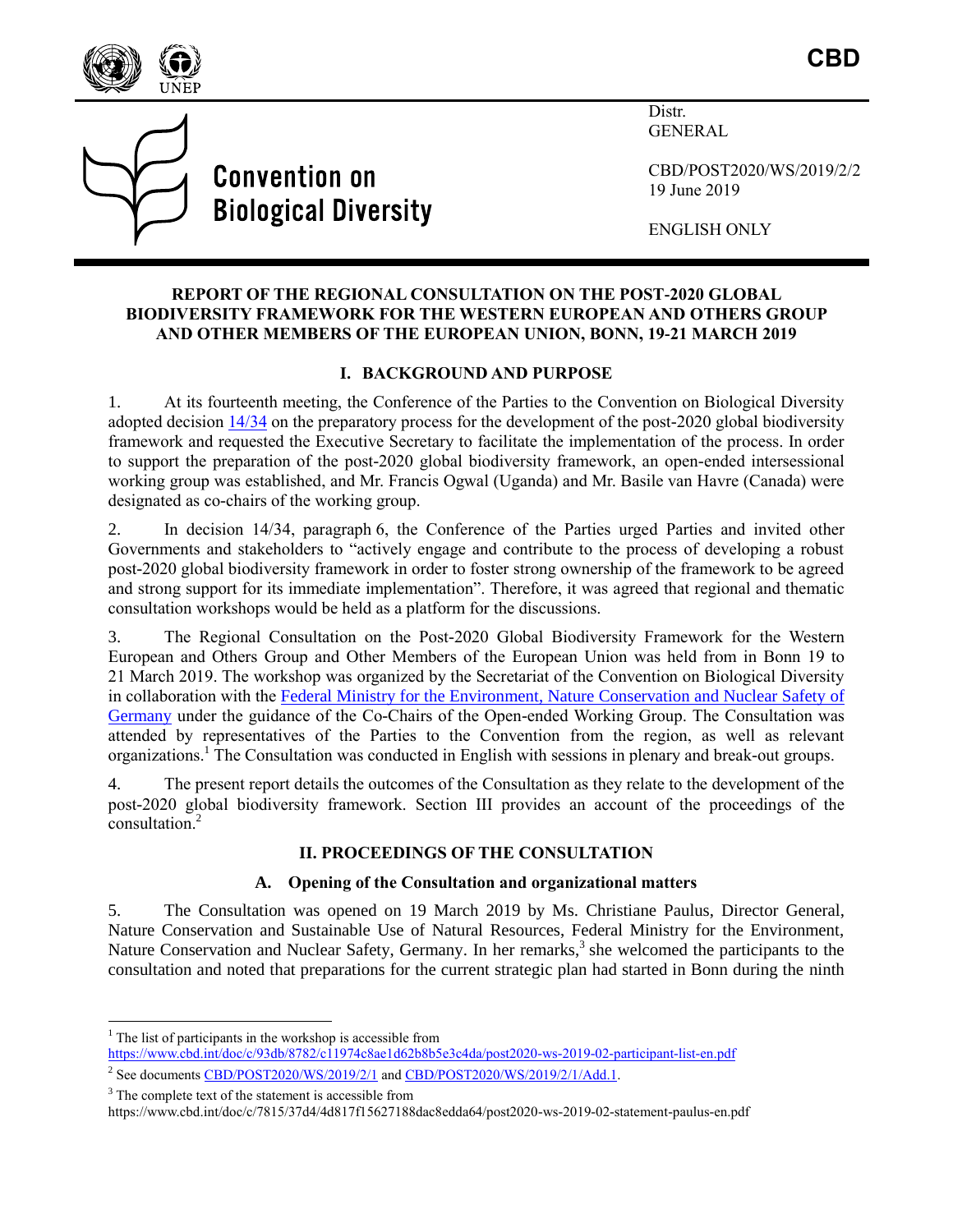$\overline{\phantom{a}}$ 

meeting of the Conference of the Parties. She emphasized the importance of mainstreaming biodiversity across sectors as an aid to the implementation of the Convention.

6. Mr. Alexander Shestakov, Director of the Science, Society and Sustainable Futures Division, SCBD delivered opening remarks on behalf of Ms. Cristiana Paşca Palmer, Executive Secretary of the Convention on Biological Diversity. In his remarks, he noted that the Conference of the Parties to the Convention on Biological Diversity, at its fourteenth meeting, had formally had set in motion the preparatory process for crafting a post-2020 global biodiversity framework and this consultation was the second in a series of regional and thematic consultations which would determine the future direction of the Convention.

7. The Co-Chairs of the Open-ended Working Group provided an overview of the process for developing the post-2020 global biodiversity framework. They explained the contents of decision 14/34 and related decisions that laid out the outline of the process. They noted that the process for developing the post-2020 global biodiversity framework would have three "phases": one to collect views from the regions through consultations; one to undertake thematic consultations; and one to bring those two elements together so that they could be considered by the Open-ended Working Group on the Post-2020 Global Biodiversity Framework. In concluding, they emphasized that the purpose of the regional consultations was not negotiation but, rather, to identify issues and to begin exchanging views.<sup>4</sup>

8. Following the presentation by the Co-Chairs, Mr. Yosuke Kuramoto (Japan) gave a very brief recap of the first regional consultation, held in Nagoya, Japan, in January 2019. He noted that the lessons learned from that consultation had fed into the planning for the current consultation. Additionally, the potential for a thematic workshop on landscapes and seascapes was highlighted.

9. Following the opening remarks, the facilitator, Mr. Neville Ash (United Nations Environment Programme-World Conservation Monitoring Centre) provided an overview of the agenda for the consultation. Participants then decided that Ms. Inka Gnittke (Germany) and Ms. Rosemary Paterson (New Zealand) would serve as co-chairs for the meeting. It was also decided that Mr. Anne Theo Seinen (European Union) would serve as rapporteur.

# **B. Current state of affairs and future trends**

10. This session addressed the current state of biodiversity and future trends. Mr. Shestakov provided an overview of information relating to the preparation of the fifth edition of the *Global Biodiversity Outlook* and the nearly 60 sixth national reports received to date. Following this, Ms. Anne Laurigauderie (Intergovernmental Science-Policy Platform on Biodiversity and Ecosystem Services) provided an overview of the multiple *Regional Assessment Reports on Biodiversity and Ecosystem Services* for the regions, and the upcoming *Global Assessment* undertaken by the Intergovernmental Science-Policy Platform on Biodiversity and Ecosystem Services (IPBES).<sup>5</sup> Ms. Julie Belanger (Food and Agriculture Organization of the United nations) 6 gave a presentation on the recently released *State of the World's Biodiversity for Food and Agriculture*.

11. During the second half of the session, several participants representing observer organizations provided their views on the possible scope and elements of the post-2020 global biodiversity framework. Presentations were made by Mr. Christian Schwarzer (Global Youth Biodiversity Network),<sup>7</sup> Ms. Rachel

<sup>&</sup>lt;sup>4</sup> The presentation of the Co-Chairs is accessible from [https://www.cbd.int/doc/c/3adf/a596/1ac26945dbf2c19a7d530eab/post2020](https://www.cbd.int/doc/c/3adf/a596/1ac26945dbf2c19a7d530eab/post2020-ws-2019-02-presentation-co-chairs-02-en.pdf) [ws-2019-02-presentation-co-chairs-02-en.pdf](https://www.cbd.int/doc/c/3adf/a596/1ac26945dbf2c19a7d530eab/post2020-ws-2019-02-presentation-co-chairs-02-en.pdf)

<sup>&</sup>lt;sup>5</sup> The presentation is accessible fro[m https://www.cbd.int/doc/c/7cf1/aa61/71ab8cbaf1cf90d8c741b64e/post2020-ws-2019-04](https://www.cbd.int/doc/c/7cf1/aa61/71ab8cbaf1cf90d8c741b64e/post2020-ws-2019-04-presentation-05-en.pdf) [presentation-05-en.pdf](https://www.cbd.int/doc/c/7cf1/aa61/71ab8cbaf1cf90d8c741b64e/post2020-ws-2019-04-presentation-05-en.pdf)

 $6$  The presentation is accessible from https://www.cbd.int/doc/c/8a3f/394b/41138b3770ac6e933f166fca/post2020-ws-2019-02presentation-fao-sowbfa-en.pdf

<sup>&</sup>lt;sup>7</sup> The presentation is accessible fro[m https://www.cbd.int/doc/c/96e1/c86f/a8b62ca2a8ed84b0f97dd76b/post2020-ws-2019-02](https://www.cbd.int/doc/c/96e1/c86f/a8b62ca2a8ed84b0f97dd76b/post2020-ws-2019-02-presentation-gybn-youth-en.pdf) [presentation-gybn-youth-en.pdf](https://www.cbd.int/doc/c/96e1/c86f/a8b62ca2a8ed84b0f97dd76b/post2020-ws-2019-02-presentation-gybn-youth-en.pdf)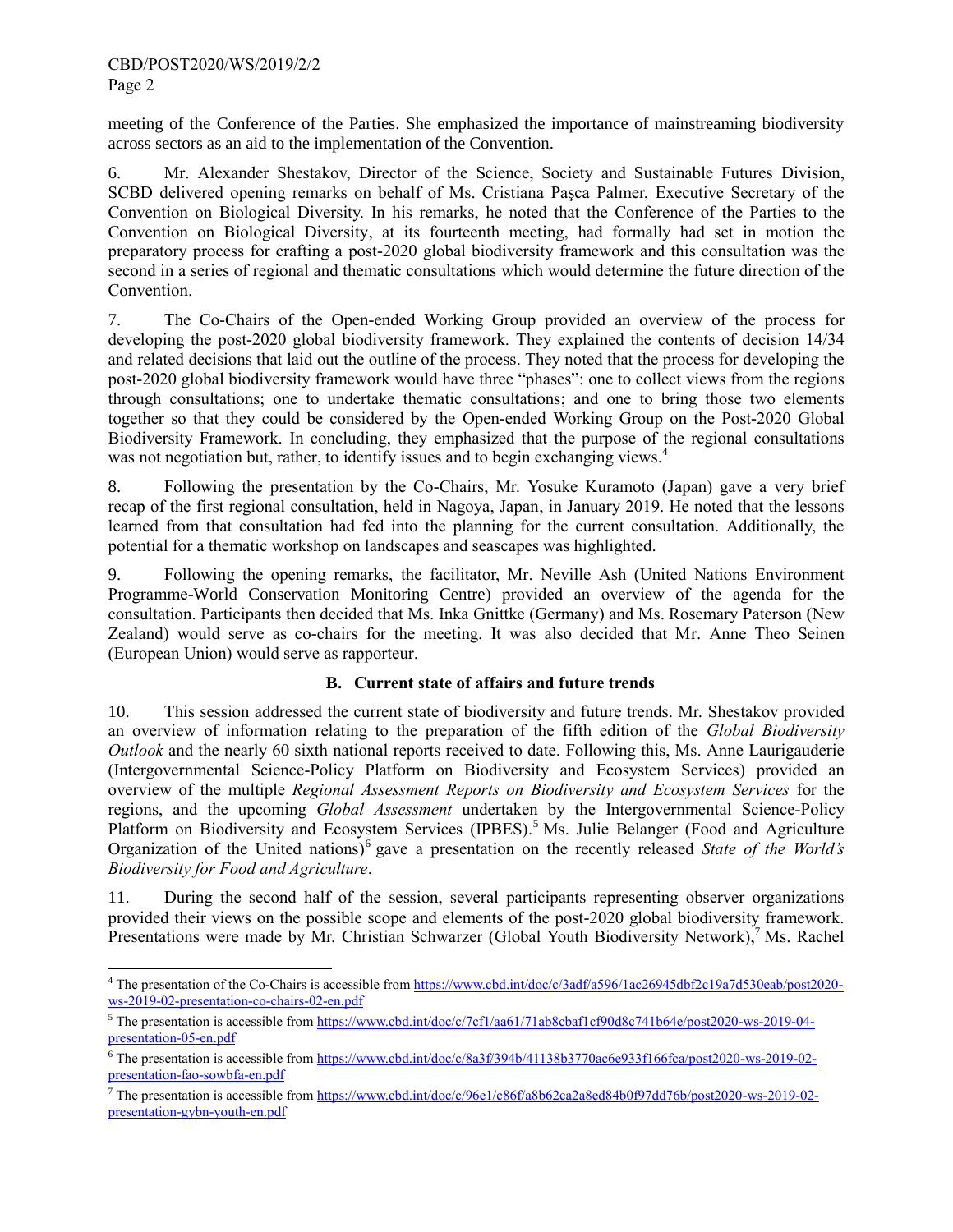Levesque and Mr. Holger Robrecht (Local Governments for Sustainability (ICLEI)), <sup>8</sup> Ms. Concha Salguero Herrera, Ms. Christine von Weizsäcker and Ms. Emma Courtine (CBD Women's Caucus), and Mr. Aslak Holmberg and Ms. Christine Teresa Grant (indigenous peoples and local communities).<sup>9</sup> Following the presentations, presenters responded to questions from participants.

### **C. Out-of-the-box thinking and tools for an ambitious post-2020 global framework**

12. During this session, Mr. Pepik Henneman (Meneer de Leeuw) made a presentation<sup>10</sup> on transitions management. Following the presentation, participants separated into small groups of three to discuss a transition in a place they were familiar with by acting as an observer, interviewer and interviewee.

### **D. Shaping and communicating new narratives for biodiversity**

13. During this session, Mr. Ari Ratner (CBD) made a presentation on communication for the post-2020 biodiversity framework.<sup>11</sup> Following the presentation, the presenter took questions from the participants.

### **E. Elements for a post-2020 framework**

14. During this session, the Co-Chairs of the Open-ended Working Group introduced the discussion paper on the post-2020 global biodiversity framework [\(CBD/POST2020/PREP/1/1\)](https://www.cbd.int/doc/c/d0f3/aca0/d42fa469029f5a4d69f4da8e/post2020-prep-01-01-en.pdf). In their presentation, they summarized some of the steps completed thus far in the process, provided a synthesis of submissions received thus far, and gave a preview of some questions for discussion and thinking about potential framework elements.<sup>12</sup>

15. Subsequently, participants separated into groups to consider issues related to the possible scope and content of the post-2020 global biodiversity framework. The issues considered were the following:

- (a) The structure of the post-2020 global biodiversity framework;
- (b) Biodiversity targets;
- (c) The relationship with the Protocols;
- (d) Mainstreaming;
- (e) Relationship with other relevant processes;
- (f) Resource mobilization;
- (g) Voluntary commitments and contributions;
- (h) Communication and outreach;
- (i) Capacity-building and technical and scientific cooperation;
- (j) Integrating diverse perspectives;
- (k) Gender;

l

- (l) Implementation and national biodiversity strategies and action plans (NBSAPs);
- (m) New mechanisms for accountability and review processes.

<sup>&</sup>lt;sup>8</sup> The presentation is accessible fro[m https://www.cbd.int/doc/c/0c9a/9cf0/162577005dbf8dac869f25e8/post2020-ws-2019-02](https://www.cbd.int/doc/c/0c9a/9cf0/162577005dbf8dac869f25e8/post2020-ws-2019-02-presentation-iclei-subnational-en.pdf) [presentation-iclei-subnational-en.pdf](https://www.cbd.int/doc/c/0c9a/9cf0/162577005dbf8dac869f25e8/post2020-ws-2019-02-presentation-iclei-subnational-en.pdf)

<sup>9</sup> The presentation is accessible fro[m https://www.cbd.int/doc/c/491d/314b/2a40ebc342461046e27a08c6/post2020-ws-2019-02](https://www.cbd.int/doc/c/491d/314b/2a40ebc342461046e27a08c6/post2020-ws-2019-02-presentation-iplc-en.pdf) [presentation-iplc-en.pdf](https://www.cbd.int/doc/c/491d/314b/2a40ebc342461046e27a08c6/post2020-ws-2019-02-presentation-iplc-en.pdf)

<sup>&</sup>lt;sup>10</sup> The presentation is accessible from https://www.cbd.int/doc/c/6029/7b5b/5e49ff7b2552716ebf66fb85/post2020-ws-2019-02presentation-henneman-transitions-en.pdf

<sup>&</sup>lt;sup>11</sup> The presentation is accessible from https://www.cbd.int/doc/c/5317/aff0/c0b55645a95c7b9478d74b8c/post2020-ws-2019-02presentation-ratner-communication-en.pdf

<sup>&</sup>lt;sup>12</sup> The presentation is accessible fro[m https://www.cbd.int/doc/c/8e96/83f4/6740fdd386b2963626f4c9aa/post2020-ws-2019-02](https://www.cbd.int/doc/c/8e96/83f4/6740fdd386b2963626f4c9aa/post2020-ws-2019-02-presentation-co-chairs-01-en.pdf) [presentation-co-chairs-01-en.pdf](https://www.cbd.int/doc/c/8e96/83f4/6740fdd386b2963626f4c9aa/post2020-ws-2019-02-presentation-co-chairs-01-en.pdf)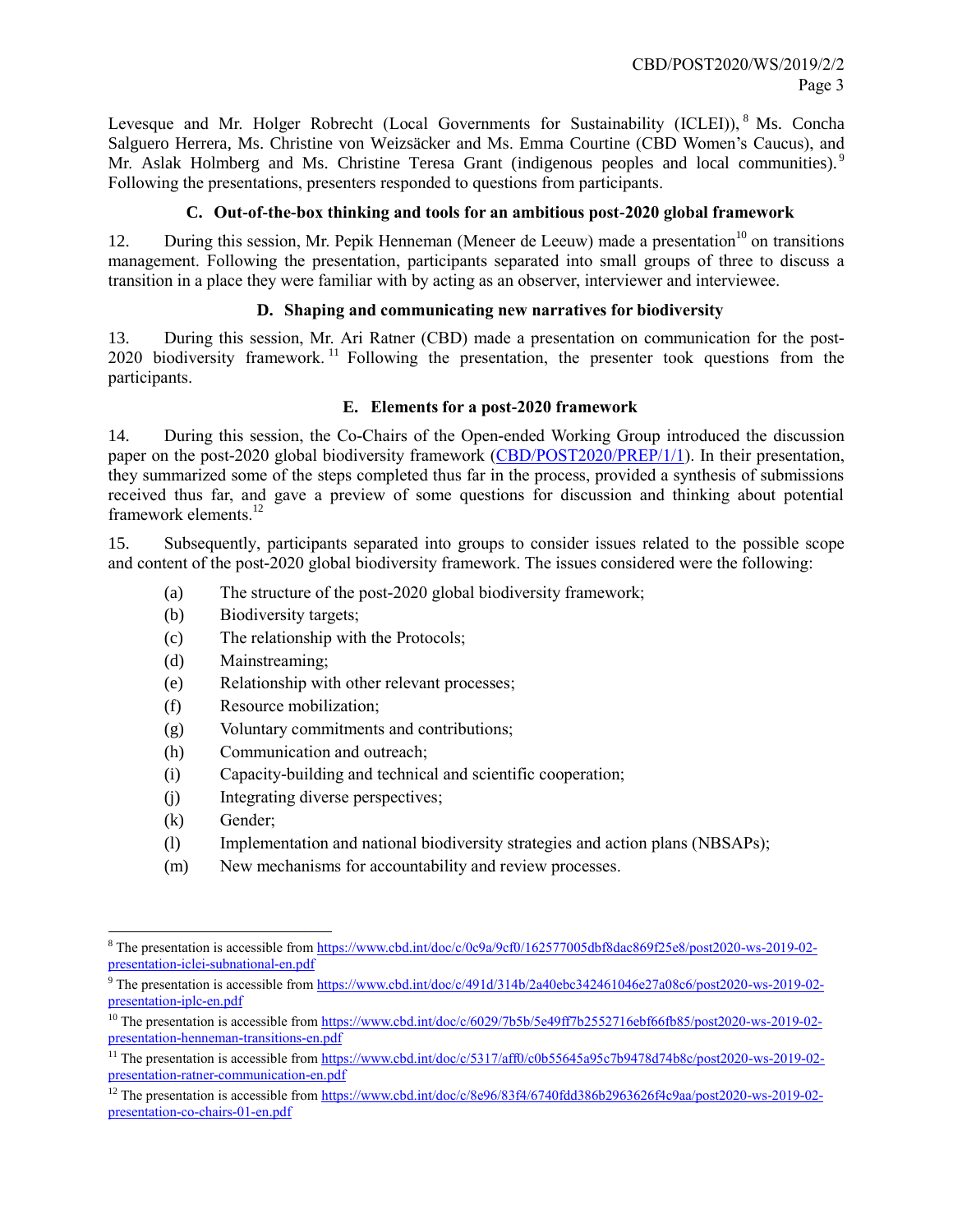Each group considered all of the issues, and facilitators for each group then reported back to the plenary for further discussion. A synthesis of the range of views expressed on the possible content and scope of the post-2020 global biodiversity framework arising from the discussions is provided in annex I.

16. During this session, participants also reflected on the need for "out-of-the-box" thinking for the post-2020 global biodiversity framework and on the extent to which the post-2020 framework should build on the Strategic Plan for Biodiversity 2011-2020. Participants also reflected on what elements, in addition to resource mobilization, capacity-building and communication, would be critical in the post-2020 period. Following the group discussions, each group reported back to the plenary.

# **F. What will need to be further reflected upon and/or consulted**

17. During this session, the Co-Chairs introduced several themes that emerged from the feedback from participants based on the first two days of discussion and had been most requested by participants for further discussion during the final day of the workshop. These included:

- (a) Voluntary commitments;
- (b) Integration across the Protocols and multilateral environmental agreements (MEAs);
- (c) A 2030 mission;
- (d) Accountability/monitoring, review and verification;
- (e) The structure of the post-2020 global biodiversity framework.

The participants then broke into smaller groups for discussion, and, following this, each group reported back to the plenary. The outcome of those discussions is reflected in section B of the annex.

# **G. Closure of the workshop**

18. During this session, participants shared their reflections on the outcomes of the consultation workshop. Participants from civil society, youth, women, subnational governments, regional MEAs and indigenous peoples and local communities were invited to give their reflections on the previous days' work.

19. The Co-Chairs of the Open-ended Working Group reflected on the regional consultation and outlined the next steps and expectations in the process for developing the post-2020 global biodiversity framework. Following closing remarks by Mr. Shestakov (SCBD) and the regional co-chairs, the workshop closed.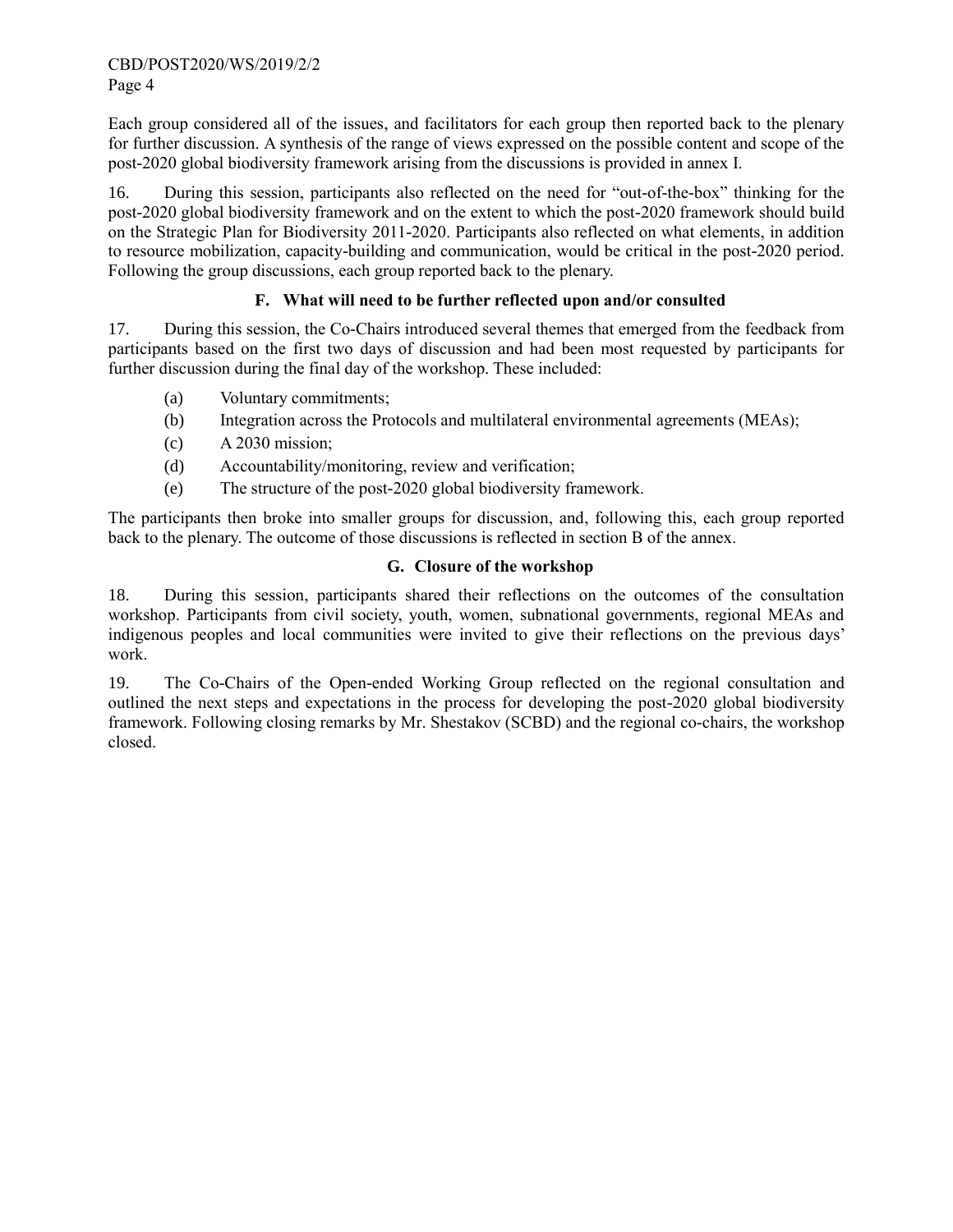#### *Annex*

#### **VIEWS ON THE SCOPE AND CONTENT ON THE POST-2020 GLOBAL BIODIVERSITY FRAMEWORK FROM PARTICIPANTS IN THE REGIONAL CONSULTATION FOR THE WESTERN EUROPEAN AND OTHERS GROUP AND OTHER MEMBERS OF THE EUROPEAN UNION**

1. The following is a synthesis of the range of views expressed on the possible content and scope of the post-2020 global biodiversity framework arising from the discussions during the Regional Consultation for the Western European and Others Group and Other Members of the European Union. The synthesis provides an overview of the perspectives and views expressed. It should not be interpreted as a consensus but, rather, as input for further discussions in the development of the post-2020 global biodiversity framework.

2. The Western European and Others region is a large, diverse region with rich biodiversity in a variety of settings, both urban and rural. It is also a culturally diverse region where there are many indigenous people and local communities, civil society organizations and businesses that are actively working on issues related to conservation and sustainable use.

3. The region is undergoing urban population growth, economic development and other socioeconomic changes which will need to be considered when developing the post-2020 framework. In general, it was felt that people at the national and local levels are willing to act. However, it was also felt that limited awareness of the importance of biodiversity and of the actions people can take for its protection continues to be a challenge. The current strategic plan does not adequately address issues of urban biodiversity, and it was recommended that the future framework include more specific targets for urban ecosystems.

4. The amount and quality of biodiversity information is increasing rapidly, including due to IPBES. While this is helpful from a planning perspective, it also creates challenges in internalizing this information and making practical use of it. However, there is an opportunity in that we now have more knowledge and evidence to understand which targets work and where there are gaps and opportunities for new goals.

#### **A. Opportunities and challenges for the post-2020 global framework resulting from the implementation of the Strategic Plan for Biodiversity 2011-2020 in the region**

5. While the Strategic Plan for Biodiversity 2011-2020 provided a good global framework, which was generally viewed as ambitious, many participants noted that it might have been unrealistic and that the biodiversity community should learn from the successes and challenges of its implementation.

6. The importance of having a post-2020 framework which is more measurable than the current Strategic Plan was noted. To support it, the need for more practical and relevant national biodiversity indicators was also highlighted.

7. There were several suggestions of the importance of ongoing milestones within the plan, such as those that can be reviewed at five-year or other intervals. Many felt that a 10-year plan should be rethought.

8. With the adoption of the 2030 Agenda for Sustainable Development, there is a need to consider how future biodiversity goals/targets will relate to or compliment the Sustainable Development Goals. Similarly, the need to link future biodiversity goals/targets to the climate change agenda was also noted. In this respect, the importance of nature-based solutions for climate change mitigation and adaptation was noted. In addition, the implementation of the Sustainable Development Goals provided an opportunity, but also a challenge, to engage with other ministries which traditionally are not closely linked to biodiversity.

9. The need for more integrated and cooperative approaches in implementing the Convention and other biodiversity related conventions and agreements was also noted. In addition, there is a need for simplified reporting processes to make it easier for all stakeholders to report on the actions taken to preserve biodiversity.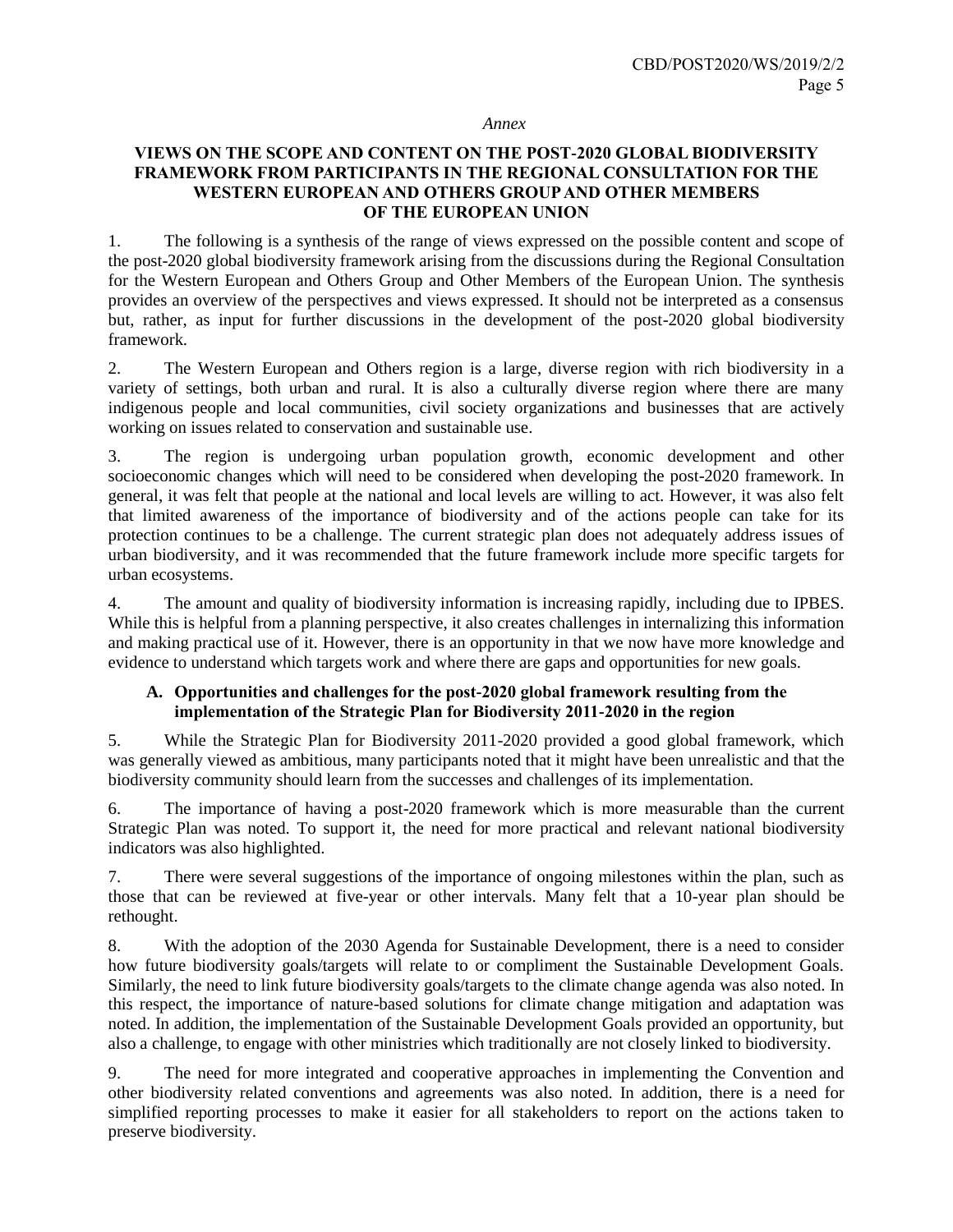10. While the main responsibility for implementing the Convention lies with Parties, it is indispensable to work with indigenous peoples and local communities, civil society organizations and the private sector. Therefore, a related challenge lies in finding ways to bring these other stakeholders into decision-making processes regarding biodiversity.

11. The importance of paying greater attention to sustainable consumption and production, and mainstreaming, in the post-2020 period was also noted by many participants. In the region, consumption patterns are ever increasing, and this must be addressed as a challenge. At the European Union level, regulations for agriculture are strengthened, but industrial agriculture remains a challenge for the region. There is a need for commitments for regulatory action to better address the need for businesses to act to protect biodiversity.

12. An emphasis was made on the current challenge of messaging for the Strategic Plan, with a recommendation that the future framework have clear messaging and simpler communication.

13. The current engagement of youth with the climate change movement and the increasing awareness of environmental issues can provide an opportunity for better uptake of biodiversity issues into mainstream society. Scientific messaging is being done in a more singular way, and there is growing coverage of biodiversity issues by the media. There continues to be a need for improved communication of the values of biodiversity, especially utilizing an ecosystem valuation approach.

14. Finally, there is a general need for more resources, including human, technical and financial, for the implementation of the Convention.

#### **B. Elements for a post-2020 framework and 2050 Vision**

15. During the workshop, participants shared ideas on the possible scope and content of different elements of the post-2020 global biodiversity framework:

### *1. Structure of the framework*

16. Participants identified two possible scenarios for the structure of the goals/targets of the post-2020 global biodiversity framework:

(a) To adopt a structure or framework similar to what was used in the Strategic Plan for Biodiversity 2011-2020;

(b) To reorganize the structure and organization of the Strategic Plan for Biodiversity 2011- 2020 around three clusters (see para. [18](#page-5-0) below), building on the current targets and modify it to reflect new elements and information.

17. There was no consensus on a preferred approach, but, for one scenario, the focus was on presenting the targets in a more communicable way, and, for the other, the focus was more on continuity and simplicity. Some participants noted that the structure of the entire framework should be addressed, not just the structure of the targets.

<span id="page-5-0"></span>18. Participants recommended that goals/targets be based on three major clusters:

(a) *Objectives/outcome*: state of biodiversity and nature's contributions to people (as shown by key indicators);

(b) *Actions taken to achieve transformational change and mainstreaming*: tackle the drivers of biodiversity loss, contribute to the Sustainable Development Goals, provide solutions to climate change and implement the three objectives of the Convention (conservation, sustainable use, and access and benefit-sharing);

(c) *Enabling conditions*: what is needed to support implementation (awareness, valuation, communications, resource mobilization, data, knowledge, capacity-building, governance).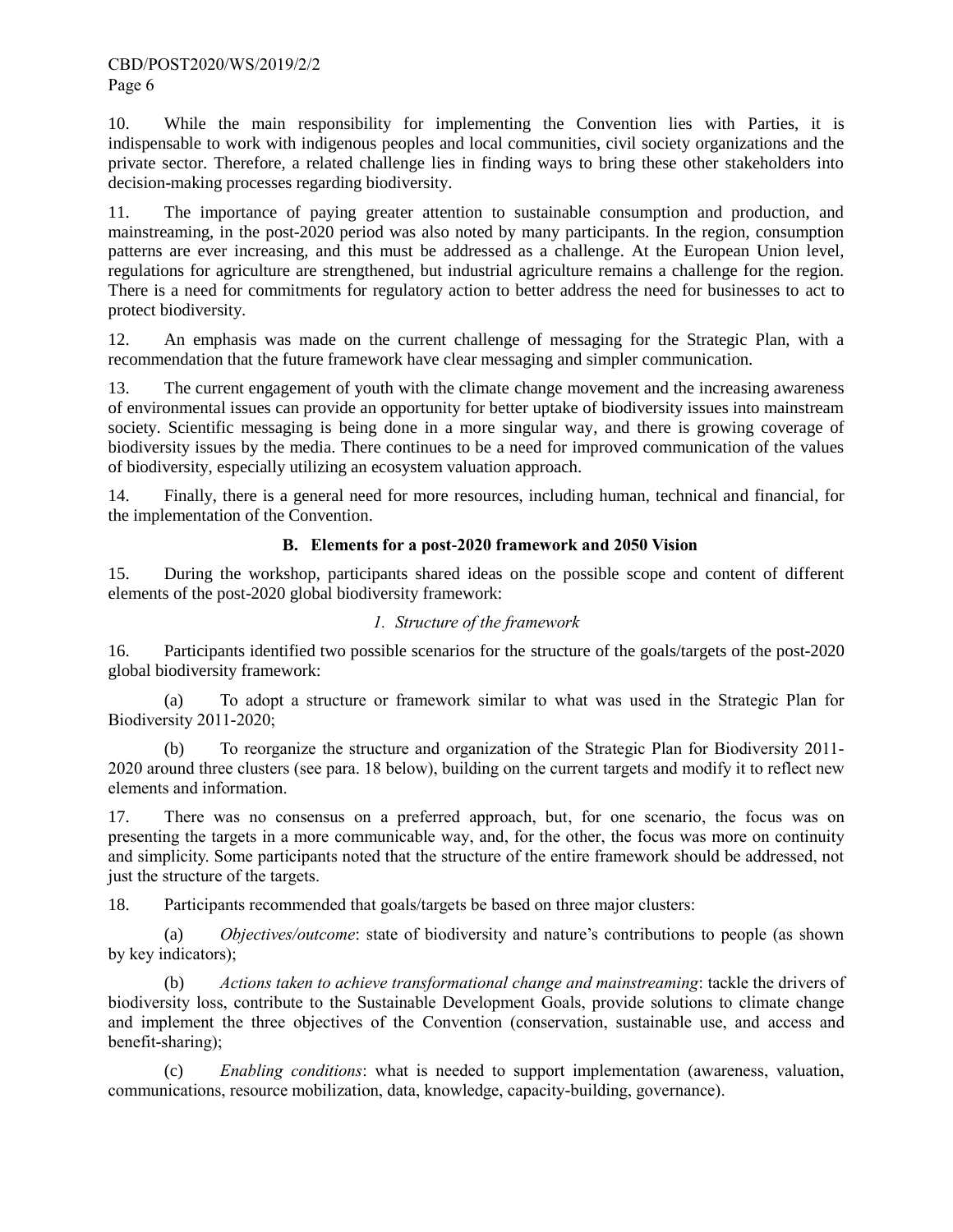19. There was a broad understanding that there should be no hierarchy between different clusters of goals/targets as all are important and complementary to each other, irrespective of the way they are presented (pyramid or circular shape, etc). In addition, the concept of implementation mechanisms to support the targets was introduced.

20. The Aichi Biodiversity Targets were generally regarded as useful and, therefore, some participants were of the opinion that they should be used as a basis for developing the post-2020 global biodiversity framework. However, it was noted that all targets could be made "SMART"-er with more focus on measurability and simplification. There was also discussion of the differences between outputs, outcomes and impacts and how to best track progress. Additionally, alignment with other conventions and processes was noted as important.

21. With regard to access and benefit-sharing and biosafety, it was felt that they should be reflected in the post-2020 global biodiversity framework in some form, but there was no clear indication if that should be separate goals/targets or integrated throughout.

#### *2. Mission*

22. There was additional discussion on the mission statement. There was discussion regarding the need to clarify what "living in harmony with nature" means. What does it look like? What are the desired outcomes for biodiversity and society? How do we know how to achieve it if we do not know what it is?

23. Participants suggested a possible approach to a definition: "Living in harmony with nature: whereby biodiversity (genes, species, ecosystems) sustains, enhances and secures nature's contributions to people everywhere. Biodiversity provides more, or at least as much, opportunity to society in 2050 as it does to us now".

24. Following the first two days of discussion, the Co-Chairs recommended the creation of a new subgroup to discuss a potential 2030 mission statement. Some participants noted a challenge in that regard: how do you devise a mission statement prior to the negotiation of any new post-2020 global biodiversity framework? How do you have a successful negotiation without a mission statement?

25. Participants expressed a desire to define the word "transformative". Much of the discussion centred around the need for improved communication by utilizing simpler language – such as "nature" instead of "biodiversity" – and the importance of having communication strategies for a clear mission. The establishment of milestones towards the 2050 vision of living in harmony with nature, such as protection of 30 per cent of forests, land, water, etc., was noted by participants as a potential basis for a mission statement.

# *3. Sustainable Development Goals*

26. It was observed by some that the Sustainable Development Goals have a higher political profile than current biodiversity targets. Therefore, linking the implementation of the post-2020 global biodiversity framework to the fulfilment of the 2030 Agenda for Sustainable Development was noted as important. It was suggested that future biodiversity goals/targets should be formulated in such a way as to be easily linked to the 2030 Agenda for Sustainable Development.

#### *4. Mainstreaming*

27. Many participants noted that the issue of mainstreaming should be strongly reflected in the post-2020 global biodiversity framework. It was observed that many of the direct and indirect drivers of biodiversity loss lie outside the influence of environment ministries and that, therefore, the pathway for addressing them must take a broad perspective.

28. It was noted that it is important to use the language and terminology of other sectors to communicate the benefits and costs of biodiversity, and that continuing communication with stakeholders across sectors to encourage ownership of the process was imperative. It was also noted that the Global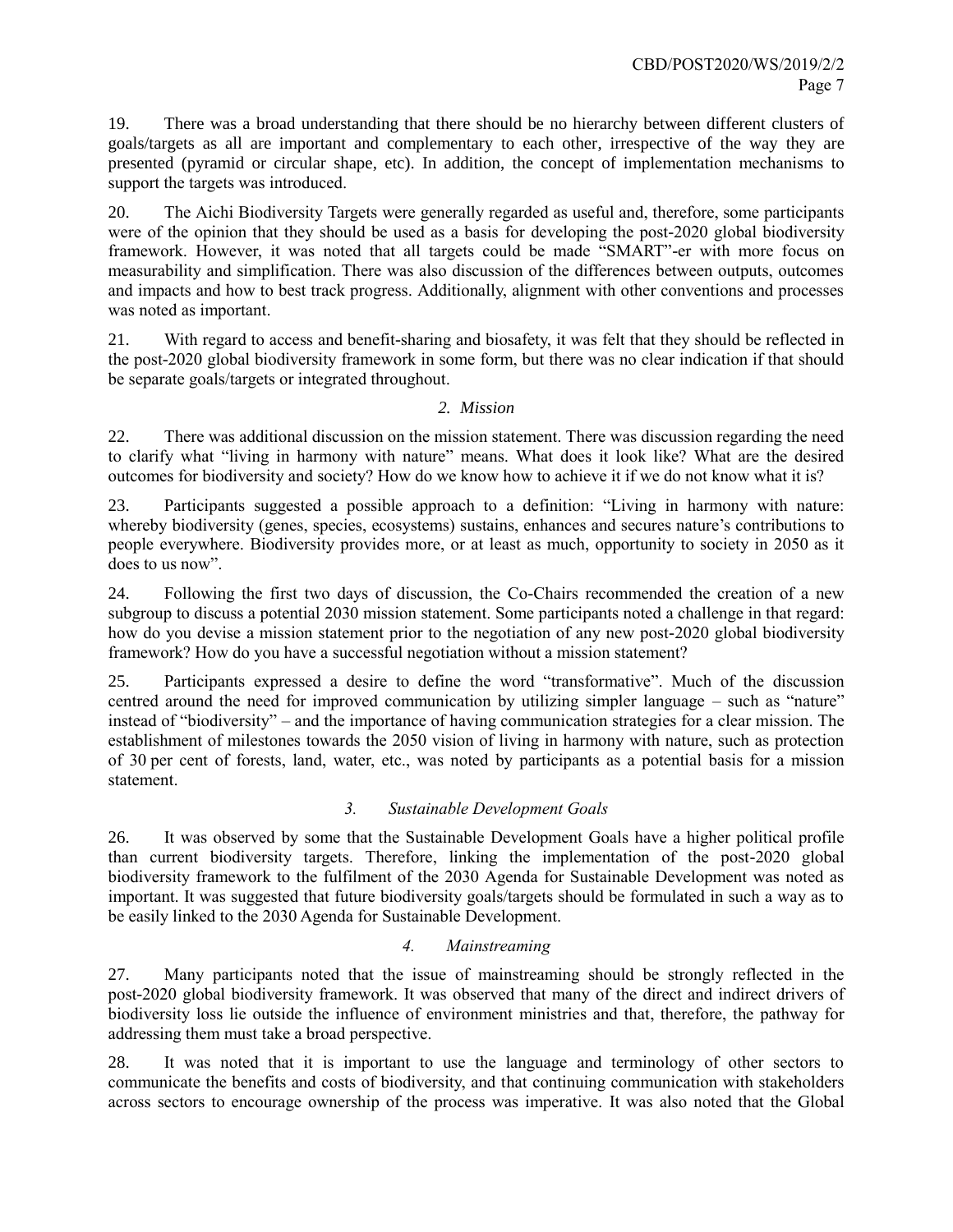Environment Facility had developed a definition of mainstreaming that might be useful, as there were a variety of definitions in use, and that communication must be clear.

29. The importance of linking the post-2020 global biodiversity framework to other societal challenges, including climate change, and the use of nature-based solutions to mitigate it was also noted. Additionally, the importance of ensuring coherence between the post-2020 global biodiversity framework and the strategies, frameworks and targets of other international agreements, especially the Sustainable Development Goals, was noted.

30. There were different ideas on how mainstreaming could be reflected in the post-2020 global biodiversity framework and how it would be related to the Strategic Approach on Mainstreaming, which is to be further elaborated as per the decision of the Conference of the Parties as an approach or tool for implementation and not as a goal/target in and of itself; current targets on mainstreaming were seen as being too general for understanding what other sectors should do.

31. In addition, it was noted that addressing biodiversity loss is such a large problem that Governments will not be able to address it on their own, and that, therefore, there is a need to build partnerships and the post-2020 global biodiversity framework should enable this. The involvement of all levels of government from both the top and the bottom, from Heads of State and from lower levels, was needed to ensure that the biodiversity agenda was supported in national agendas across multiple ministries.

# *5. Resource mobilization*

32. Participants expressed the view that the resource mobilization strategy and/or any goals/targets related to resource mobilization should be informed by an assessment of the cost of no action on biodiversity loss.

33. It was also suggested that positioning the post-2020 global biodiversity framework, and national actions to implement it, as being contributions to sustainable development could help to generate funds for biodiversity and influence how biodiversity investments are viewed.

34. Linking biodiversity financing to climate change could also help to increase the resources available. More generally, the need for a more effective and strategic use of resources, including financial, technical and human, was noted.

35. With regard to the Global Environment Facility, some participants felt that simpler procedures were required to access financial support, but with accountability and a balance between government and private funding, both national and international.

36. It was suggested that, in developing the post-2020 framework, resource mobilization should be linked to the mainstreaming agenda.

### *6. Voluntary commitments*

37. Participants generally felt that there was a need for both global goals/targets and voluntary commitments. It was felt that they should not be just an administrative step, but also at least minimally binding and include some kind of mechanism for reporting. Several participants noted that commitments should be made by Parties but also by stakeholders and endorsed by high-level actors.

38. The creation of a more visible web-based portal allowing commitments and involvement by nonstate actors into the CBD process was recommended as a tool to facilitate that work. Participants discussed whether some basic criteria were necessary for those commitments. They noted that it was important to provide freedom of opportunity to enter commitments, but with some basic criteria in order to ensure follow-up. Following the adoption of the post-2020 framework, it was suggested that a different style of commitment could be created with a more robust set of criteria, a follow-up and reporting process, and direct linkages to targets and goals as they were adopted.

39. Some participants recommended that the momentum of the negotiation and adoption of the post-2020 global biodiversity framework be used to strengthen those voluntary commitments. Those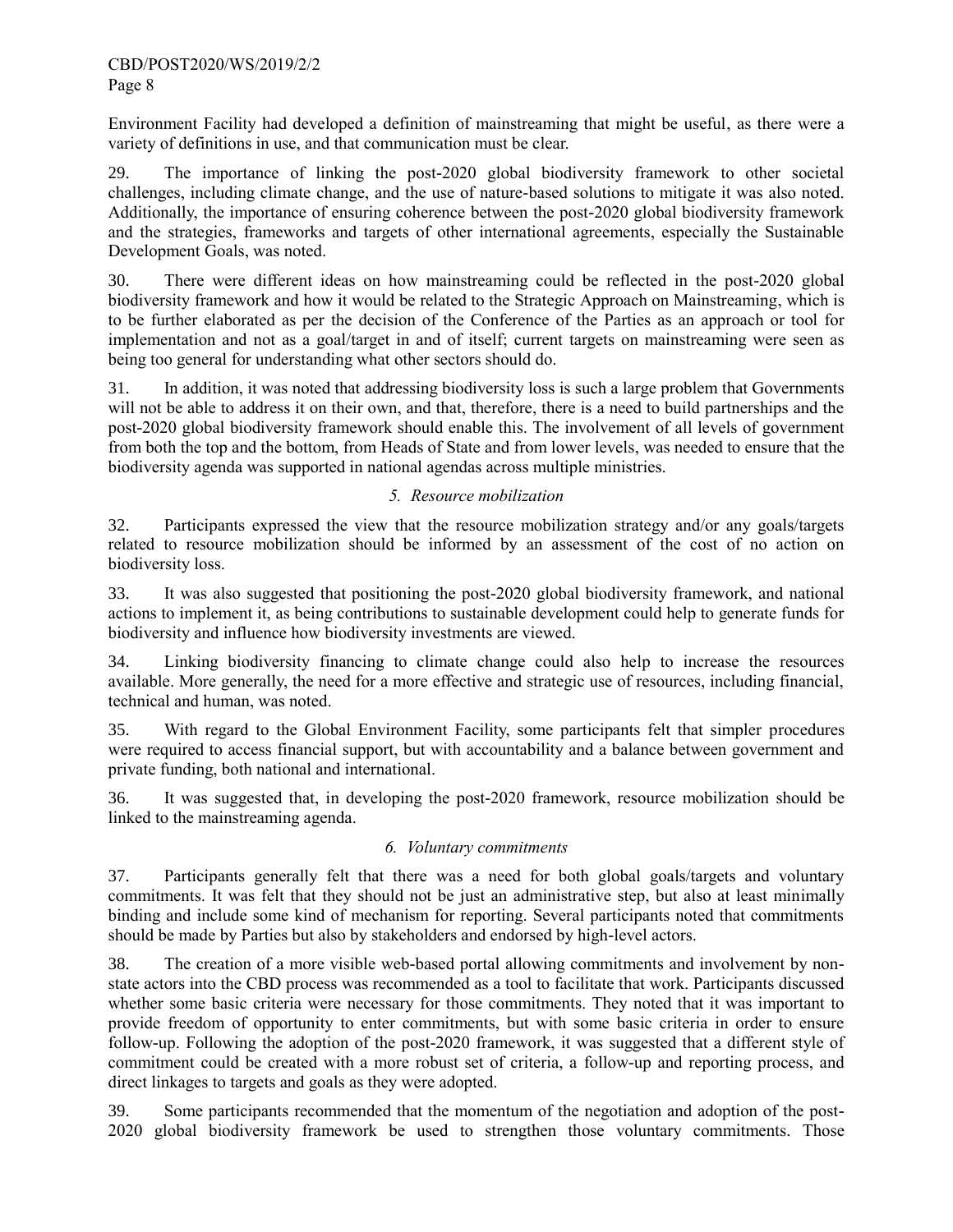commitments should be beyond just NBSAPs. However, participants also suggested that there should be additional commitments directly linked to NBSAPs. A concern was noted that voluntary commitments might lower the ambition level of NBSAPs or targets. Several examples were given of previous commitment drives, such as the Bonn Challenge for restoration, the Honolulu Challenge on invasive alien species and the Pollinators Partnership.

### *7. Communication*

40. The majority of participants emphasized that communication would be important in the post-2020 period and that communication at all levels would be required. Communication is particularly critical as it will increase political will for good decisions in the near future, especially at the national level.

41. The need for clear messages was noted, as was the importance of linkages with other processes, especially with climate change. The public does not understand what a COP is or what CBD is, but citizens do understand what it means to save the planet. Examples of the campaign against plastics and the loss of insects were highlighted as potential models, and the momentum from existing movements such as youth walkouts and related conversations should be harnessed.

42. It was suggested that the CBD community at all levels needs to better coordinate among itself and increase the resources available, such as tool kits, lists, coordination infrastructure and funding.

# *8. Capacity-building*

43. Capacity-building was noted as an important issue for the post-2020 global biodiversity framework. For ambitious targets to be successful, capacity-building will be needed, especially in terms of indicators and reporting. It was suggested that capacity-building look at other MEAs and protocols as examples for best practices and synergies. In addition, it was recommended that capacity-building be tailored to individual national or stakeholder needs, including the sharing of traditional knowledge. It was suggested that funding for capacity-building should be linked to targets and reporting, and to define specific indicators.

# *9. Integrating diverse perspectives*

44. The need for the post-2020 global biodiversity framework to consider diverse perspectives on biodiversity issues was noted. Many participants highlighted the importance of government engagement with all groups as they develop their positions on biodiversity-related issues. Additionally, it was mentioned that it was important to not just use engagement as inputs into negotiations, but to empower all groups and to clearly engage and involve all stakeholders. It was suggested that there was a need to build on and refer to the Sustainable Development Goals for issues relating to business, and the importance of policy development and other compulsory legislative measures relating to the supply chair was highlighted.

45. With regard to the structure of the post-2020 global biodiversity framework, there was a general preference for having the participation of diverse groups reflected throughout the post-2020 global biodiversity framework as a cross-cutting issue or as preambular text rather than having a specific goal/target on this issue.

46. There was the recommendation to not have just a single target relating to gender, but rather to build upon the relevant Sustainable Development Goals. Participants noted the role of women as agents of change, but also that women and children are the most negatively impacted by biodiversity loss.

# *10. National biodiversity strategies and action plans*

47. The NBSAPs are regarded as the main implementation mechanism under the Convention and participants expressed the view that this should continue to be the case in the post-2020 period. Many participants also indicated a desire to keep the long-term focus of NBSAPs, but also to potentially create some form of a shorter-term strategic document with more flexibility and including voluntary commitments.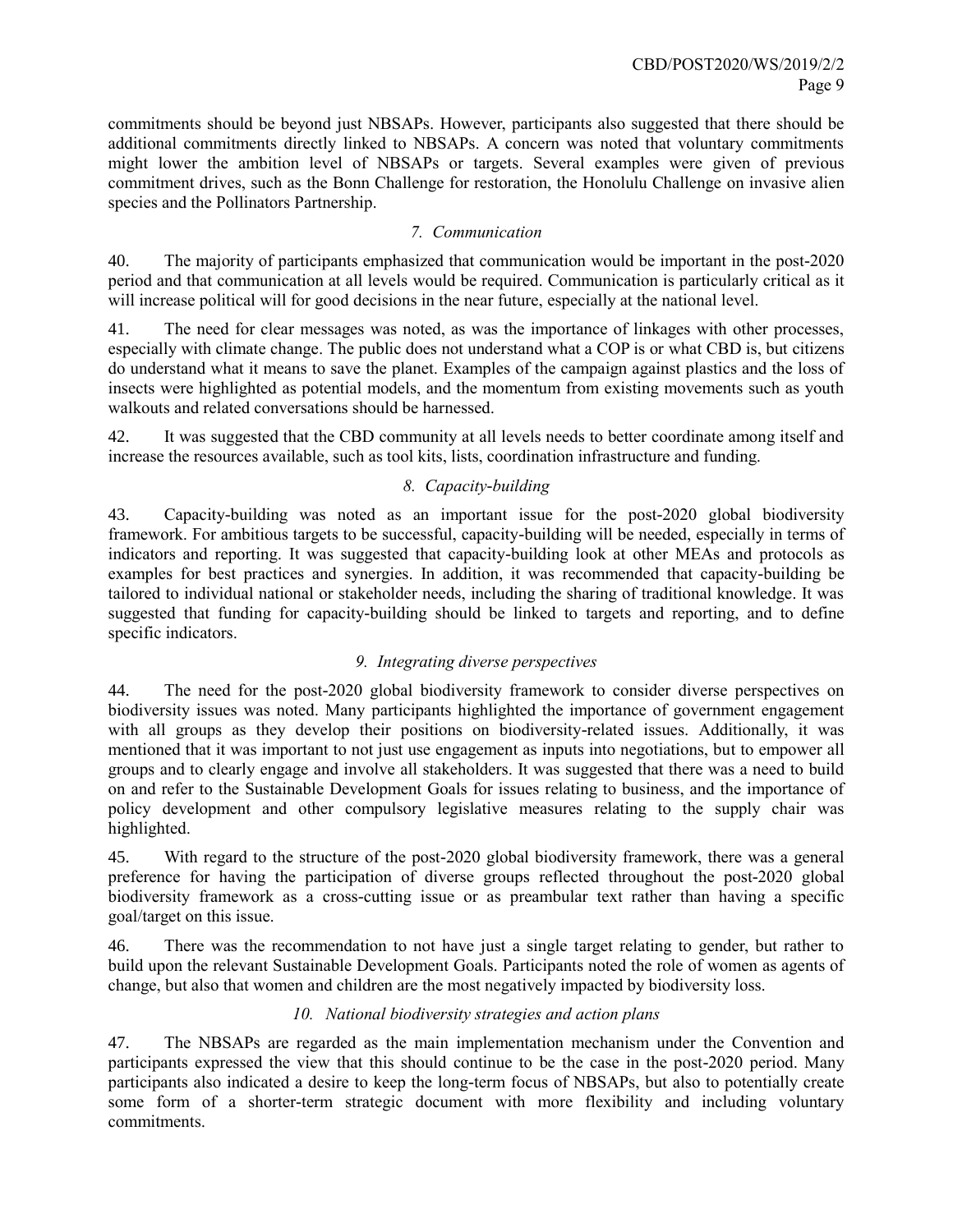48. There is a desire for consistent content in all NBSAPs relating to global goals and targets, but with flexibility on how it is done in a country.

49. There were suggestions of a common reporting framework to enhance transparency in outcomes, as it was difficult to view progress through national reports. It was suggested that NBSAPs should show not only national actions and consequences for domestic biodiversity, but also include a new dimension showing how the country is contributing to global goals.

50. Regional strategies could be reflected in NBSAPs. Participants also indicated a desire to continue the peer-review process for NBSAPs past the pilot project to encourage best practices. However, there was some division of opinion on the review process's role, whether to be supportive and positive, or to admonish those who had not met their goals.

### *11. Review mechanisms and accountability*

51. There was wide consensus on the crucial importance of transparency, accountability and monitoring, reporting and verification (MRV). Many participants noted the need for enhanced enforcement and compliance mechanisms for the post-2020 global biodiversity framework. However, others noted that, as the Convention on Biological Diversity is a "soft" legal agreement, it was not clear what such a mechanism could be. The need for a verification mechanism was stated, along with other elements, such as monitoring and review. The need for regular reviews of progress in implementation was noted as well as the need for goals, targets, indicators and baselines to monitor progress.

52. Some participants mentioned that many indicators already existed in different databases and they could be used in new and better ways. The OECD workshop13 on targets, indicators and measurability had highlighted how currently available data and indicators could be used to inform target creation, where the priorities lay and where the key gaps remained.

53. Indicators must also be developed at the same time as the goals/targets in order to ensure coherence. This is very important for the organization of further preparations of the post-2020 framework.

54. Any monitoring and review systems must be transparent and utilize a "common currency" in order to consistently measure progress.

55. Parties and others also need capacity-building and clear guidance on how to monitor implementation. Participants also suggested that any monitoring system should be linked to voluntary commitments and that it could be built in a step-wise manner, by first analysing the current status and then increasing requirements. Best practices and lessons learned from other monitoring and review processes, such as the Montreal Protocol and the Sustainable Development Goals, were potential tools for building such a mechanism.

56. Many participants emphasized the need to avoid weakening and rather strengthen the existing NBSAP processes. Similarly, many participants were mindful of the administrative burden and suggested building on the national reporting framework. It was also expressed that any further tools and mechanisms developed should be based on the lessons learned within the CBD and under other international processes, and should not be considered just a technical, scientific process but also one to improve the political momentum towards implementation.

# *12. Integration across Protocols and MEAs*

57. Following the first two days of discussion, the Co-Chairs recommended the creation of a subgroup to further discuss integration of the Protocols and MEAs into the framework. Participants agreed that the Protocols and other MEAs are an integral part of the framework and should be included in the agenda of the Open-Ended Working Group, as well as biodiversity-related MEAs wherever possible. It was

l

<sup>&</sup>lt;sup>13</sup> [http://www.oecd.org/environment/resources/biodiversity/oecdexpertworkshoponthepost-](http://www.oecd.org/environment/resources/biodiversity/oecdexpertworkshoponthepost-2020biodiversityframeworktargetsindicatorsandmeasurabilityimplicationsatglobalandnationallevel.htm)

[<sup>2020</sup>biodiversityframeworktargetsindicatorsandmeasurabilityimplicationsatglobalandnationallevel.htm.](http://www.oecd.org/environment/resources/biodiversity/oecdexpertworkshoponthepost-2020biodiversityframeworktargetsindicatorsandmeasurabilityimplicationsatglobalandnationallevel.htm)